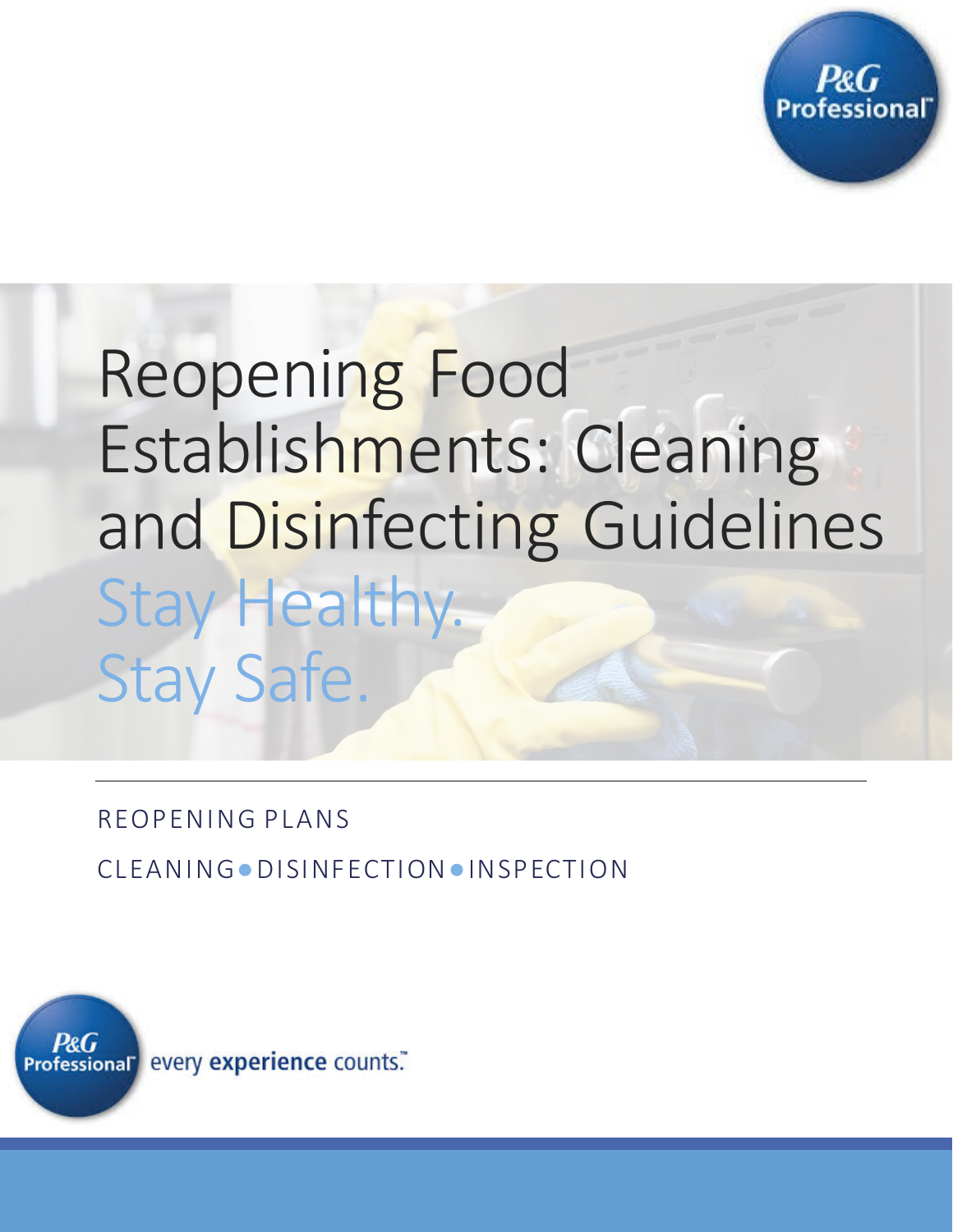## Cleaning and Disinfecting Guidelines for Reopening

- INVENTORY ALL P&G PRODUCTS REORDER AS NEEDED
- WEAR PERSONAL PROTECTIVE EQUIPMENT
- **WASH HANDS FREQUENTLY**
- WASH/RINSE & SANITIZE SMALL WARES IN 3 COMP SINK AND/OR MECHANICAL WAREWASHER
- CLEAN & DISINFECT FLOOR TOOLS IN MOP SINK WITH COMET DISINFECTANT WITH BLEACH
- **DISINFECT HIGH TOUCH SURFACES WITH SPIC & SPAN DISINFECTING ALL** PURPOSE CLEANER
- CLEAN & DISINFECT ALL DINING AREAS WHETHER CURRENTLY OPEN TO GUESTS OR NOT
- **TEST THERMAL AND CHEMICAL SANITIZING PROCESSES**
- REFER TO PROCEDURE BINDER FOR OFFICIAL SOP's

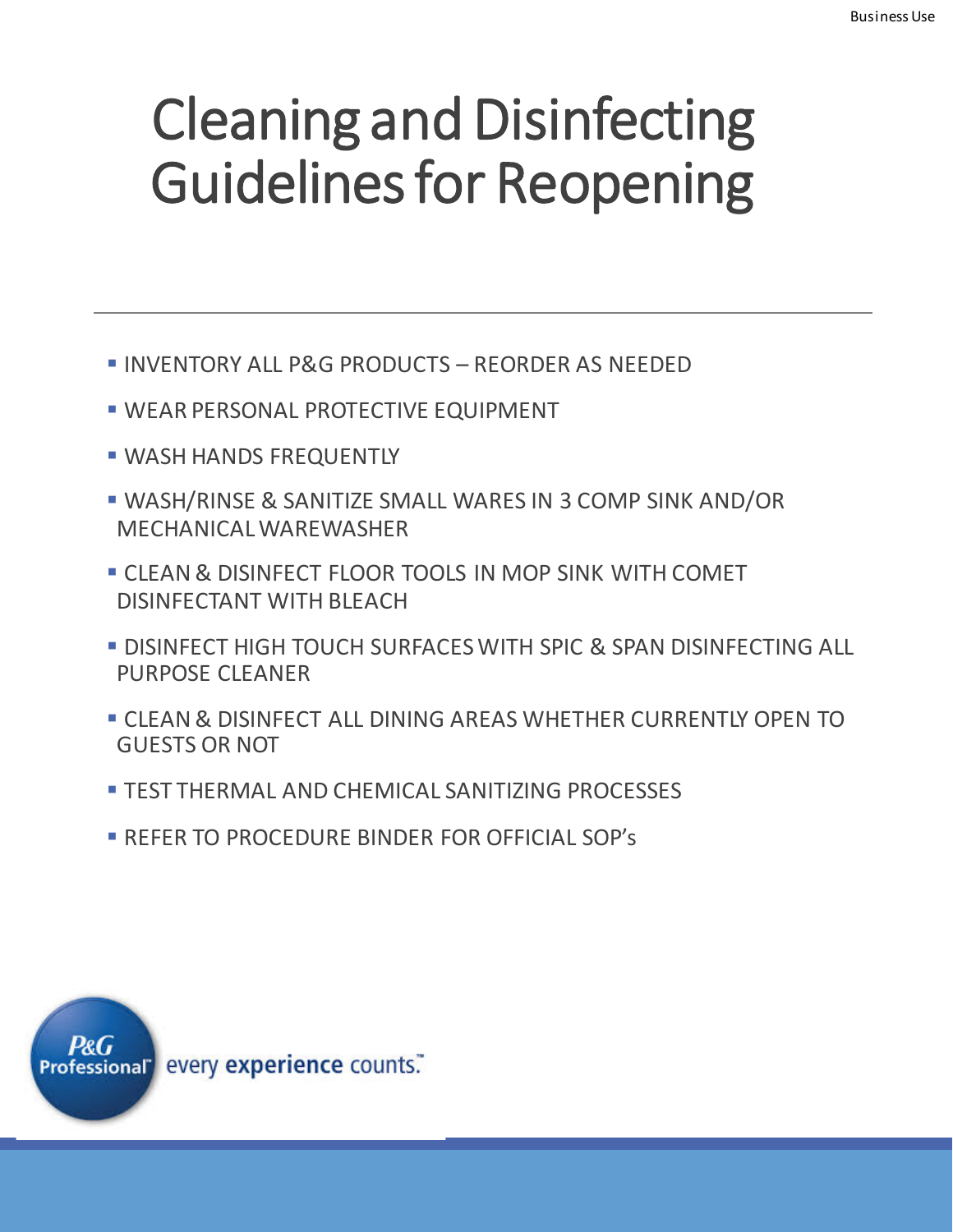### Reopening Your Restaurant Stay Healthy. Stay Safe.

#### **Purpose & Scope:**

This document provides sanitation information, guidelines, and hygienic practices that may be necessary to reopen a restaurant that has been closed for an extended period of time.

You will use the primary cleaning procedures and guides in the P&G Professional Cleaning Binder to ensure that you return to safe and sanitary operations.

The guideline may not cover all needs for every operation and health department jurisdictions. If not, or you have additional questions about procedures and products needed for recovery, please contact your establishment's Safety Manager and/or contact Procter & Gamble Professional at 1-800-332-RSVP.

#### **Reopening Cleaning Plan**

The basic guidelines that should be followed for recovery are:

- Inventory and Order Cleaning Supplies
- Verify Operational Performance of Chemical Dilution Equipment
- Conduct Employee Training and Alignment
- Execute Cleaning Plan

#### **Appoint A Cleaning Team**

Minimum training shall consist of: use of Personal Protective Equipment; review of cleaning procedures and items to be cleaned prior to starting unit clean-up.

The Person In Charge or Operations Leader shall appoint a clean-up team. It's recommended to have 2 to 3 people that are experienced employees on the team.

The Person In Charge shall review clean up procedures and tasks with the clean -up team before beginning steps specified in the reopening plan. Also, emphasize the importance of frequent hand washing and changing of gloves during cleaning process. Assign people to the following checklist and guides.

The clean-up team shall don PPE before beginning the clean-up tasks. The PPE items are:

- Gloves
- Apron
- Face covering
- Goggles

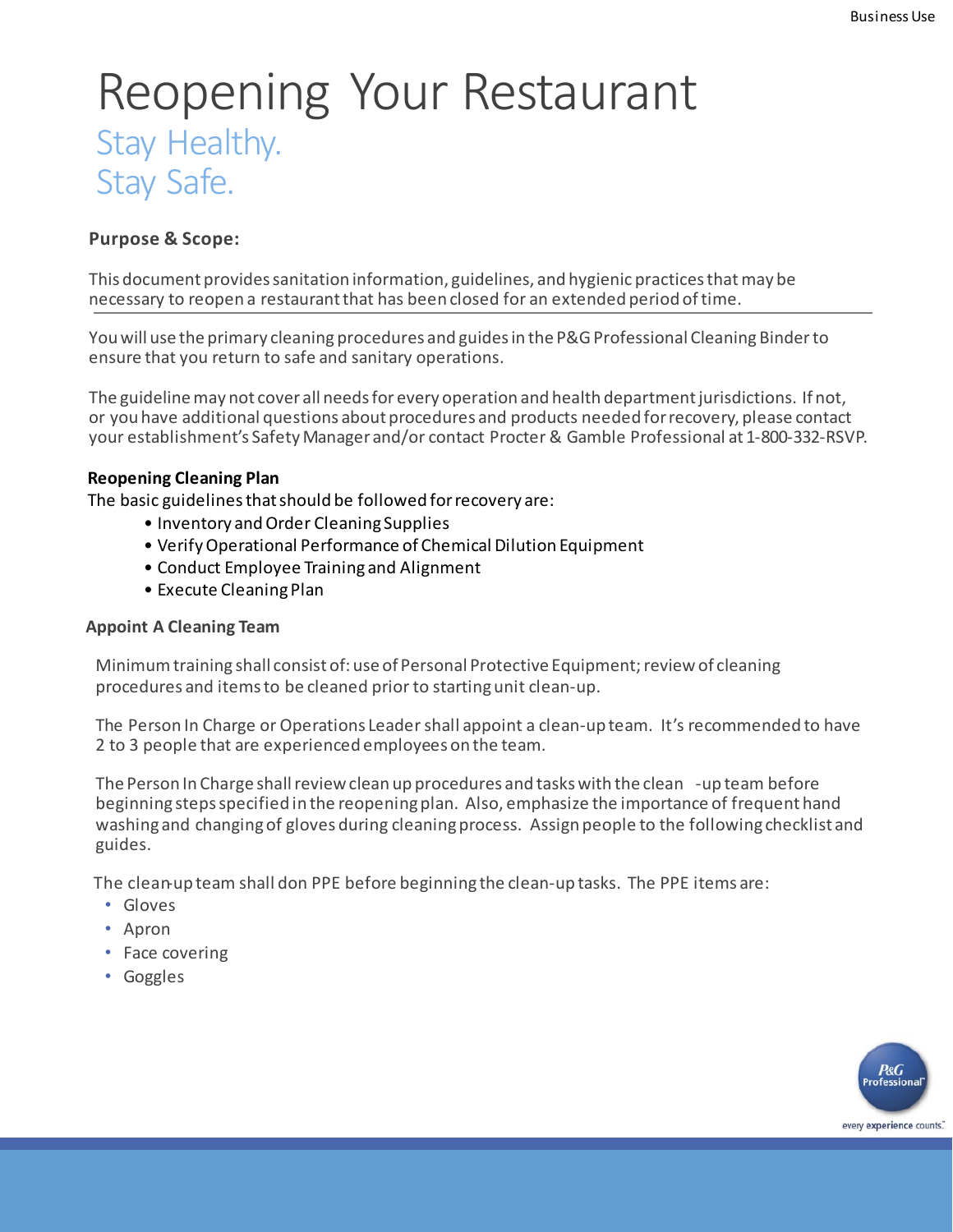### **Cleaning Supplies** and Equipment Check List

Inventory

Order

Operational Checks

#### **Step 1: Inventory and Order Chemicals**

- $\Box$  Check program binder for what chemicals are in your program and verify that you have the chemicals on hand.
- 3-Compartment Sink Pot and Pan Detergent and Sanitizer
- □ Hand Soap
- $\Box$  Mop Sink Diluted Chemicals Floor Cleaner, Disinfectant/Cleaners, Degreasers, etc.
- $\Box$  Ancillary chemicals such as grill cleaners, oven cleaners, fryer cleaner, etc.
- $\Box$  If applicable, Mechanical Warewash Detergent, Rinse Aid, and/or Sanitizer
- $\Box$  Order chemicals that you do not have

#### **Step 2: Inventory and Order Tools and PPE**

- **□** Floor Cleaning Tools
	- $\Box$  Wet floor sign, broom/dust pan, mop bucket, mop, extra mop heads, deck brush, floor squeegee.
- $\Box$  3-comp sink tools
	- $\Box$  Scouring pads, brushes
- $\square$  Towels
- $\square$  Sanitizer buckets and spray bottles
- $\Box$  Other tools according to your brand standard
- $\Box$  PPE that meets brand standard requirements as well as local regulatory requirements which might include face covering.
- $\Box$  Test strips for measuring chemical sanitizer concentration for 3comp sink or low temperature mechanical warewasher
- $\Box$  Irreversible temperature measuring device/indicator for measuring ware surface sanitizing temperatures for high temperature mechanical warewashers.

#### **Step 3: Operational Checks of Dilution Equipment**

- $\Box$  Chemicals hooked up to Dilution equipment at mop sink and 3compartment sink
- $\Box$  Prime chemical supply lines (concentrate bottle to dispensers)
- $\Box$  Turn water supply to dispensers and push buttons to ensure that solution is flowing out of dispensers
- $\Box$  Test sanitizer solution coming out of 3-comp sink dispenser (must be 150 to 400 ppm for Clean Quick Broad Range Quaternary Sanitizer)
- $\Box$  Test low temperature dishmachine chemical sanitizing process with test strips to ensure sanitizing rinse is 50 to 100 ppm chlorine.
- □ Call the P&G Professional Call Center, if equipment is failing.

Professional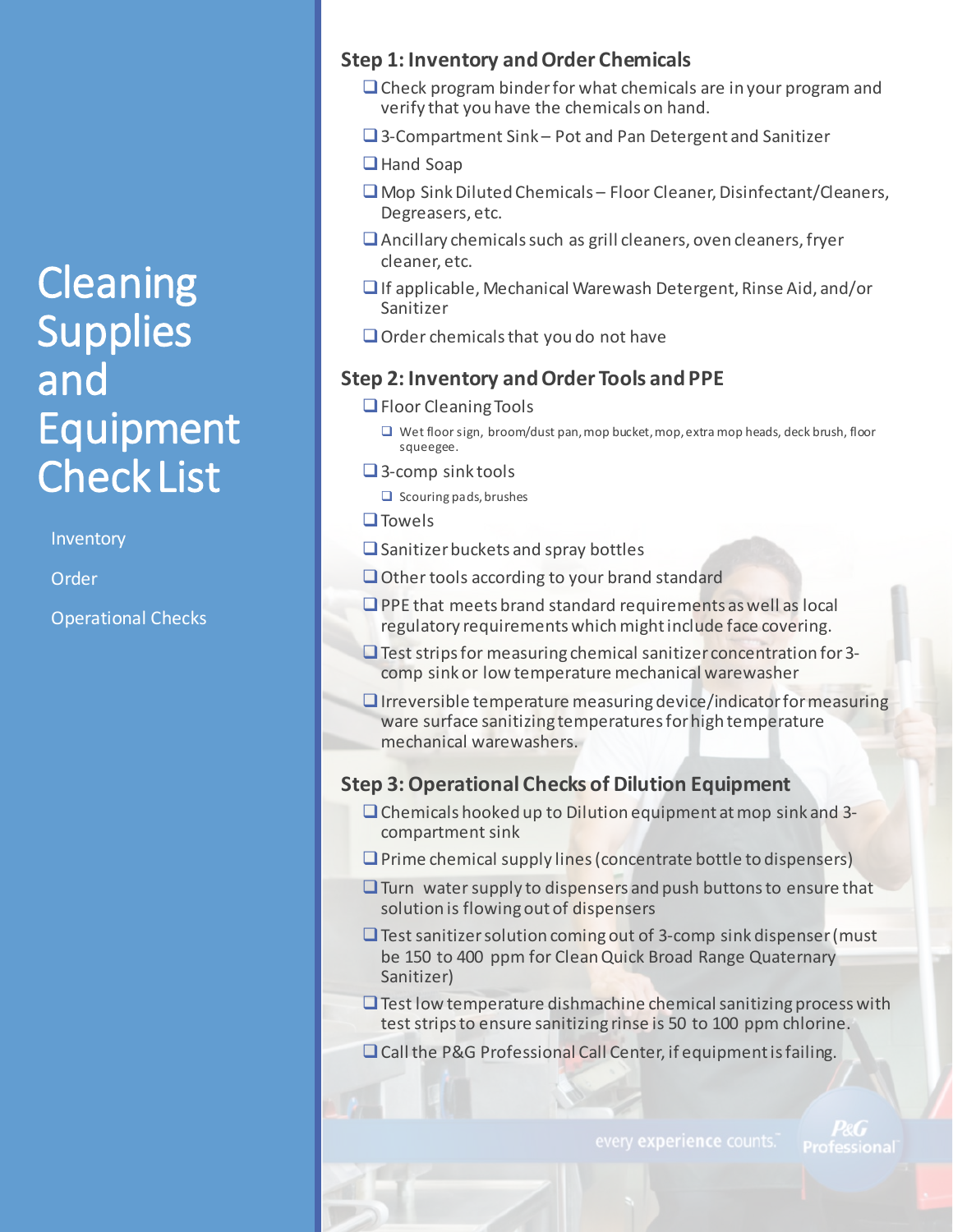### Back of **House** Check List

**Smallwares** 

Equipment

Facility

Mechanical Warewash

#### **Step 1: Wash, Rinse, Sanitize All Smallwares**

- Refer to Standard Procedures
- □ Prepare 3-Compartment Sink and/or Mechanical Warewasher
- Wash/Rinse/Sanitize (WRS) in 3-Comp Sink or Mechanical Warewasher
- Wash all Smallwares in restaurant

#### **Step 2: Equipment**

- Refer to Standard Procedures
- $\Box$  Food Preparation Sink
- □ Refrigeration Equipment (Reach-In and Walk-In Coolers and Freezers)
- Cooking equipment
- $\Box$  Fryers are drained and cleaned according to company standard
- $\Box$  Hot holding equipment is clean and damp-wiped
- □Ice Machine Bin and Exterior
- $\square$  Damp wipe all equipment with sanitizer towel.

#### **Step 3: Facilities**

- **Q** Refer to Standard Procedures
- $\Box$  Verified and if needed clean ventilation hoods and hood filters
- □ Sweep and Deck Brush Floors
- Garbage cans are cleaned and disinfected

#### **Step 4: Mechanical WareWash**

- $\square$  Wash & Rinse the interior of the dish machine
- $\Box$  Clean & Disinfect operator handles and switches
- $\Box$  Clean all removable parts e.g. screens, curtains, wash and rinse arms
- Ensure power is ON to the dish machine and the external chemical dispenser "if applicable"
- $\Box$  Ensure chemicals are properly installed and primed
- $\Box$  Start up the dish machine according to the manufactures recommendation
- $\Box$  Verify proper operating temperatures according to the data plate
- $\Box$  Test sanitization levels according to the machine type
	- $\square$  Chemical sanitizing machines should be tested to ensure a sanitizer concentration of 50 to 100 ppm chlorine.
	- $\square$  Thermal sanitizing machine should be tested to ensure the surface of wares a chieve a temperature of 160 °F or higher as measured by an irreversible registering temperature indicator.

Professional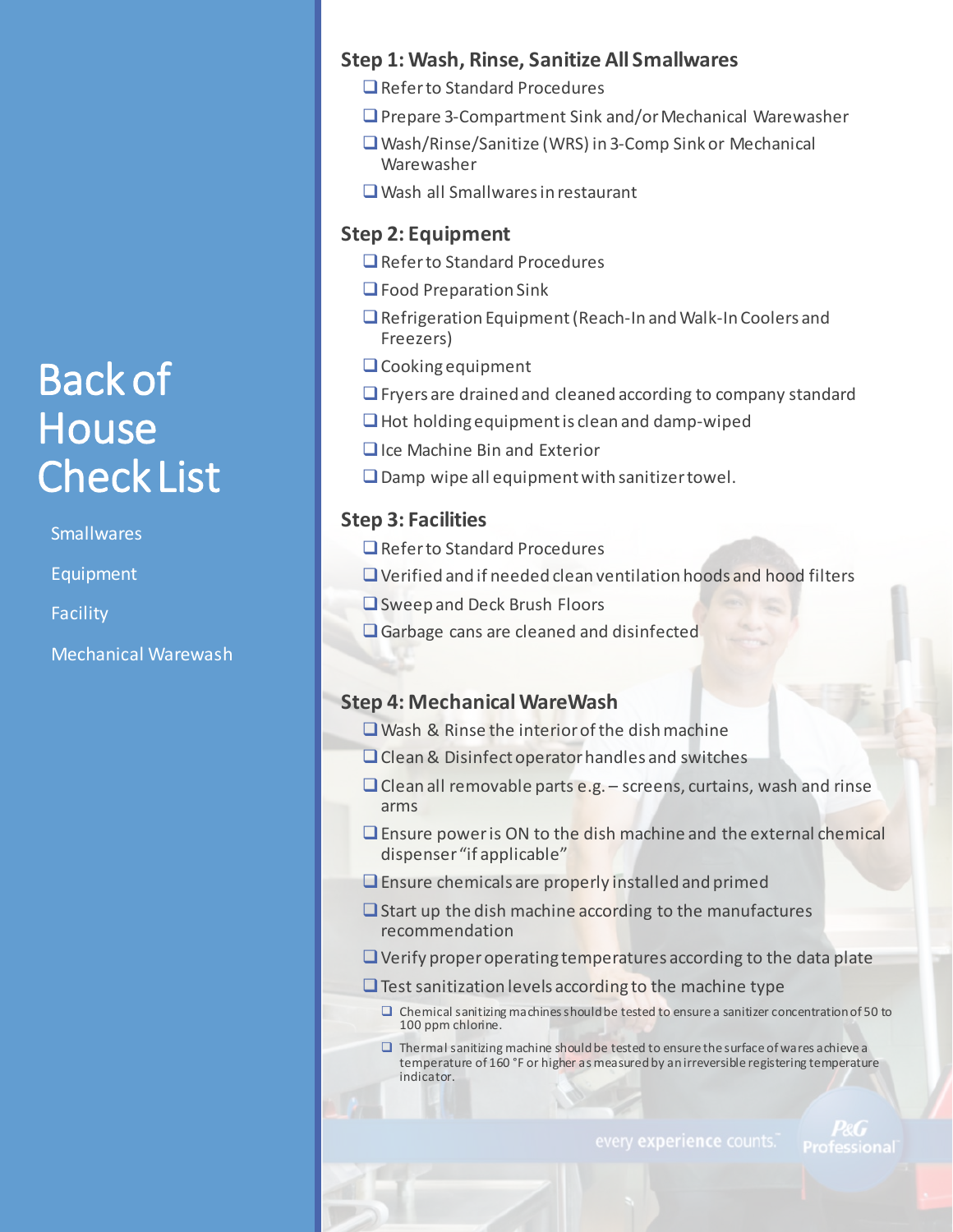### Front of **House** Check List

Clean

Sanitize

**Disinfect** 

#### **Step 1: Dining Area**

- $\Box$  Note that many jurisdictions or corporate standards may not allow in-restaurant dining due to the COVID-19 so be sure to block access to dining area in these situations.
- □ Refer to Master Cleaning List and Standard Procedures in Cleaning Binder
- $\square$  Disinfect Tables and Chairs with Spic and Span 3in1
	- $\Box$  Note that while dining area may be blocked off it is important to clean this area
- $\Box$  Sweep and mop floors
- $\Box$  Disinfect all high touch surfaces
- O Clean Soda fountain
- $\Box$  Clean and stock condiments station
- $\Box$  Clean windows
- $\Box$  Clean and disinfect garbage cans and garbage can housing

#### **Step 2: Restrooms**

- $\Box$  It is important to provide access to clean restrooms for customers and/or employees to ensure compliance with hand hygiene requirements
- $\Box$  See Restroom Cleaning and Disinfecting procedures
- $\Box$  Verify hand washing sinks are dispensing hot water
- Restock hand soap
- $\Box$  Ensure there is a means to dry hands (disposable towels and/or airdryer)
- $\Box$  Restock toilet paper and other amenities as per brand standard

#### **Step 3: Outside**

- $\Box$  Follow outside cleaning procedures in binder
- $\Box$  May need to block access to outside dining areas per local orders or company standards during COVID-19 pandemic.
- **U** Windows are clean
- $\Box$  Trash is picked up
- Garage cans are cleaned and disinfected
- **Q** Dumpster area is clean and free of debris
- $\Box$  If applicable, drive through pad is clean
- $\Box$  Menu board is clean